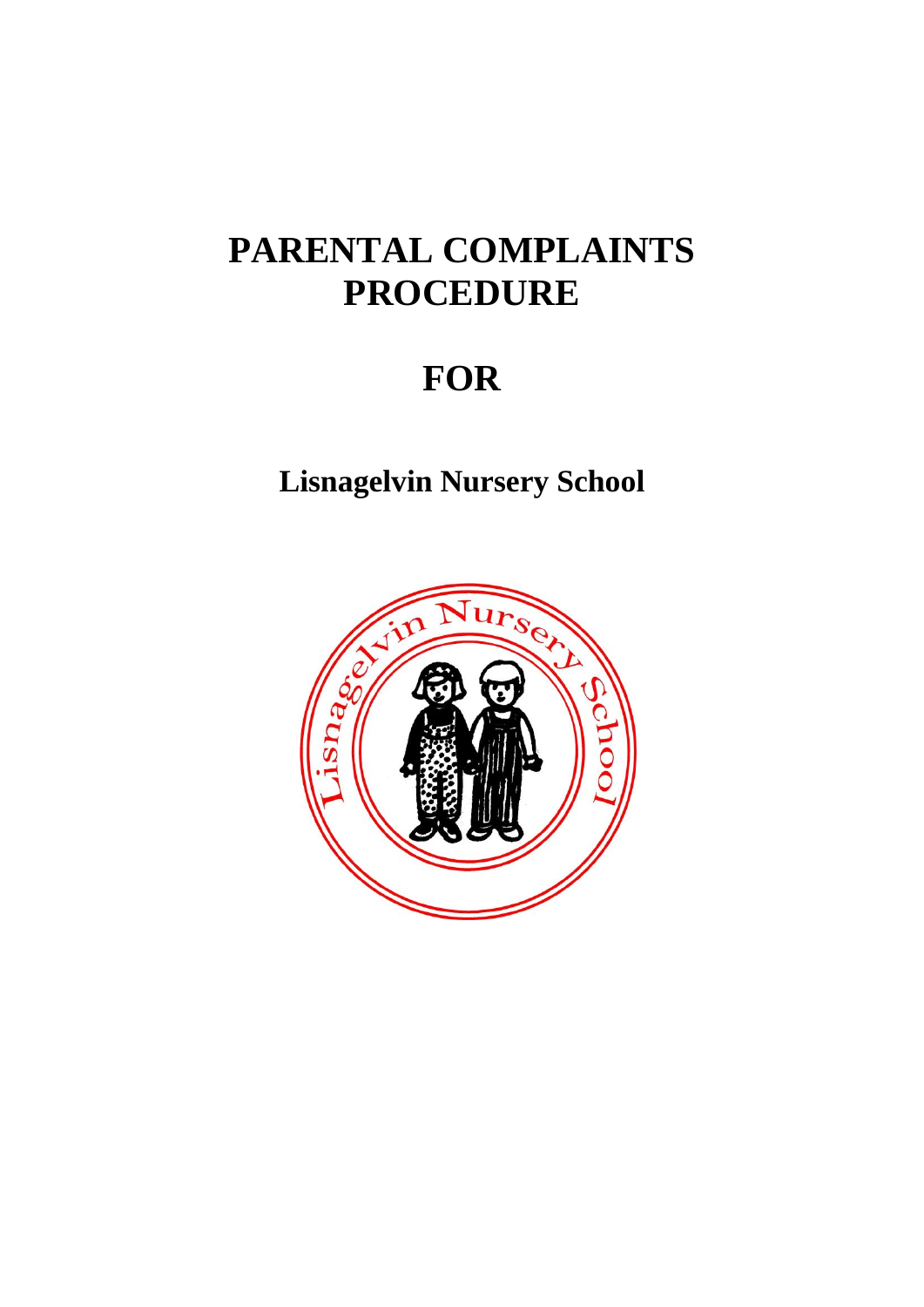# **THE COMPLAINTS PROCEDURE**

| <b>CONTENTS</b> |                                                  | Page No.  |
|-----------------|--------------------------------------------------|-----------|
| 1.              | <b>Scope of Complaints Procedure</b>             | 3         |
| 2.              | <b>Aims</b>                                      | 3         |
| 3.              | <b>What to Expect Under this Procedure</b>       | 4         |
| 4.              | <b>Making a Complaint</b>                        |           |
|                 | 4.1 About a Teacher other than the Principal     | $5 - 7$   |
|                 | 4.2 About a Member of the School's Support Staff | $8 - 10$  |
|                 | <b>4.3 About the Principal</b>                   | $11 - 12$ |
| 5.              | <b>Record Keeping</b>                            | 13        |
| 6.              | <b>Frivolous or Vexatious Complaints</b>         | 13        |
|                 |                                                  |           |
| <b>Annex 1</b>  | <b>Appeals Process</b>                           | 14        |
| <b>Annex 2</b>  | <b>Appeals process to NIPSO</b>                  | 15        |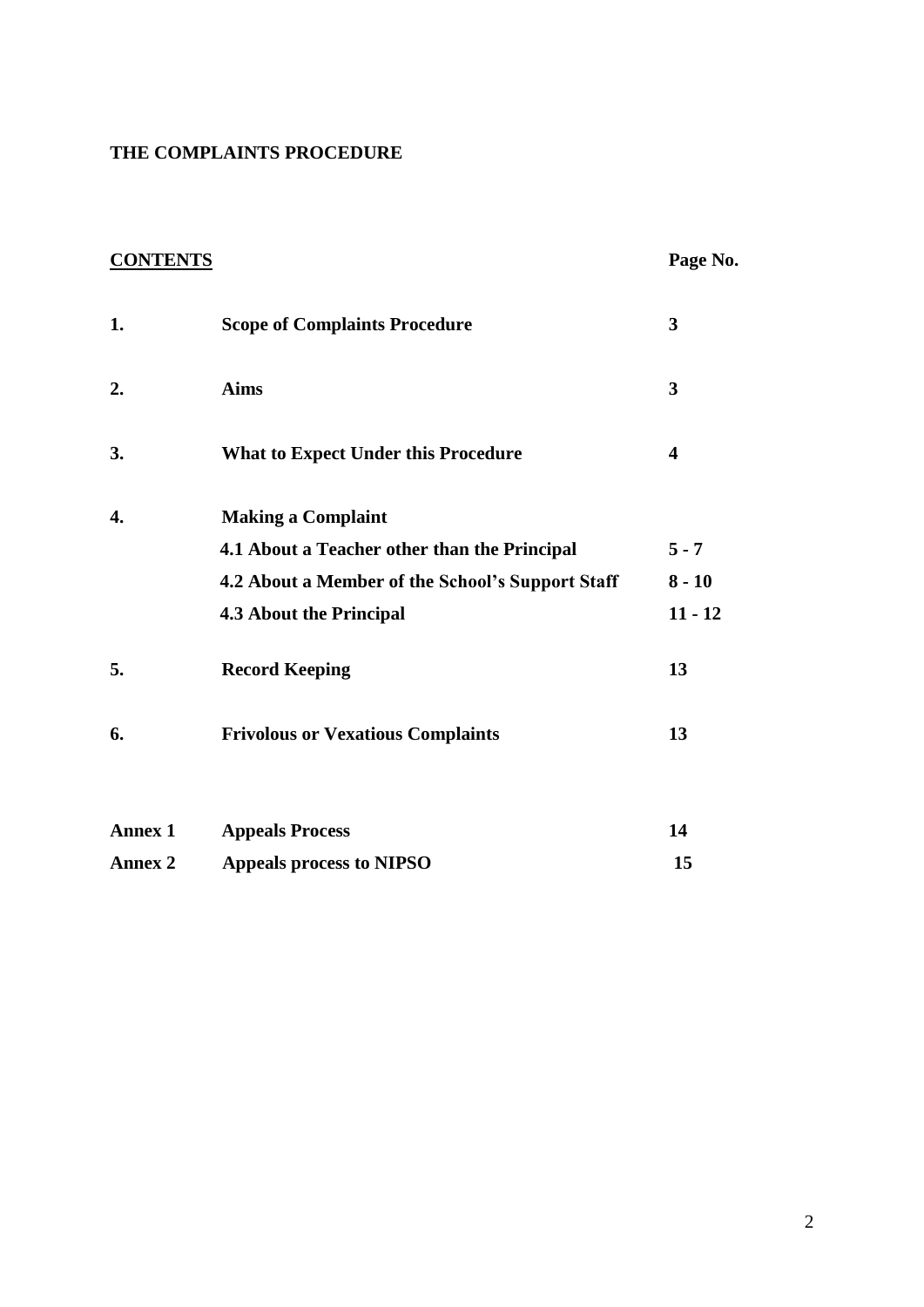## **THE COMPLAINTS PROCEDURE**

#### **1. SCOPE OF COMPLAINTS PROCEDURE**

**The Board of Governors together with the Principal set the direction and tone of the school in all that they do and are committed to working with parents in the best interests of their children's education. The purpose of the Complaints Procedure is to address complaints raised by parents/guardians.** 

- **1.1** The procedure covers all matters relating to the actions of staff employed in the school and the application of school procedures, where they affect individual pupils. However, school staff, and the Board of Governors recognise the difference between a concern and a complaint. Taking informal concerns seriously at the earliest possible stage will reduce the numbers that develop into formal complaints.
- **1.2 Where it becomes evident at an early stage that a matter should be dealt with according to other established procedures or appeals mechanisms, this Complaints Procedure will be set aside in favour of the agreed procedure such as Child Protection, Special Education, Admissions, Suspensions and Expulsions, Grievance, Discipline, Bullying and Harassment or the Unsatisfactory Teaching Procedure.**
- **1.3** The school **will not** investigate anonymous complaints except for those concerning child protection matters or alleged financial impropriety.

## **2. AIMS**

- 2.1 In operating this Complaints Procedure we aim to:
	- Example 1 and the problems by informal means wherever possible;<br>  $\geq$  allow swift handling of a complaint within established time-limits for act
	- $\geq$  allow swift handling of a complaint within established time-limits for action;<br> $\geq$  keep people informed of progress;
	- $\geq$  keep people informed of progress;<br> $\geq$  ensure a full and fair investigation:
	- $\geq$  ensure a full and fair investigation;<br> $\geq$  have due regard for the rights and re
	- have due regard for the rights and responsibilities of all parties involved;
	- $\triangleright$  respect confidentiality;
	- $\triangleright$  fully address all aspects of a complaint and provide an effective response and appropriate redress, where necessary; and
	- $\triangleright$  in the interest of continuous improvement, provide relevant information to the School's Senior Management Team and Board of Governors.
- **2.2** This Procedure is designed to be:
	- $\geq$  easily accessible and publicised;<br> $\geq$  simple to understand and use:
	- simple to understand and use;
	- $\triangleright$  impartial; and
	- non-adversarial.

A copy of this Procedure is available from the school on request.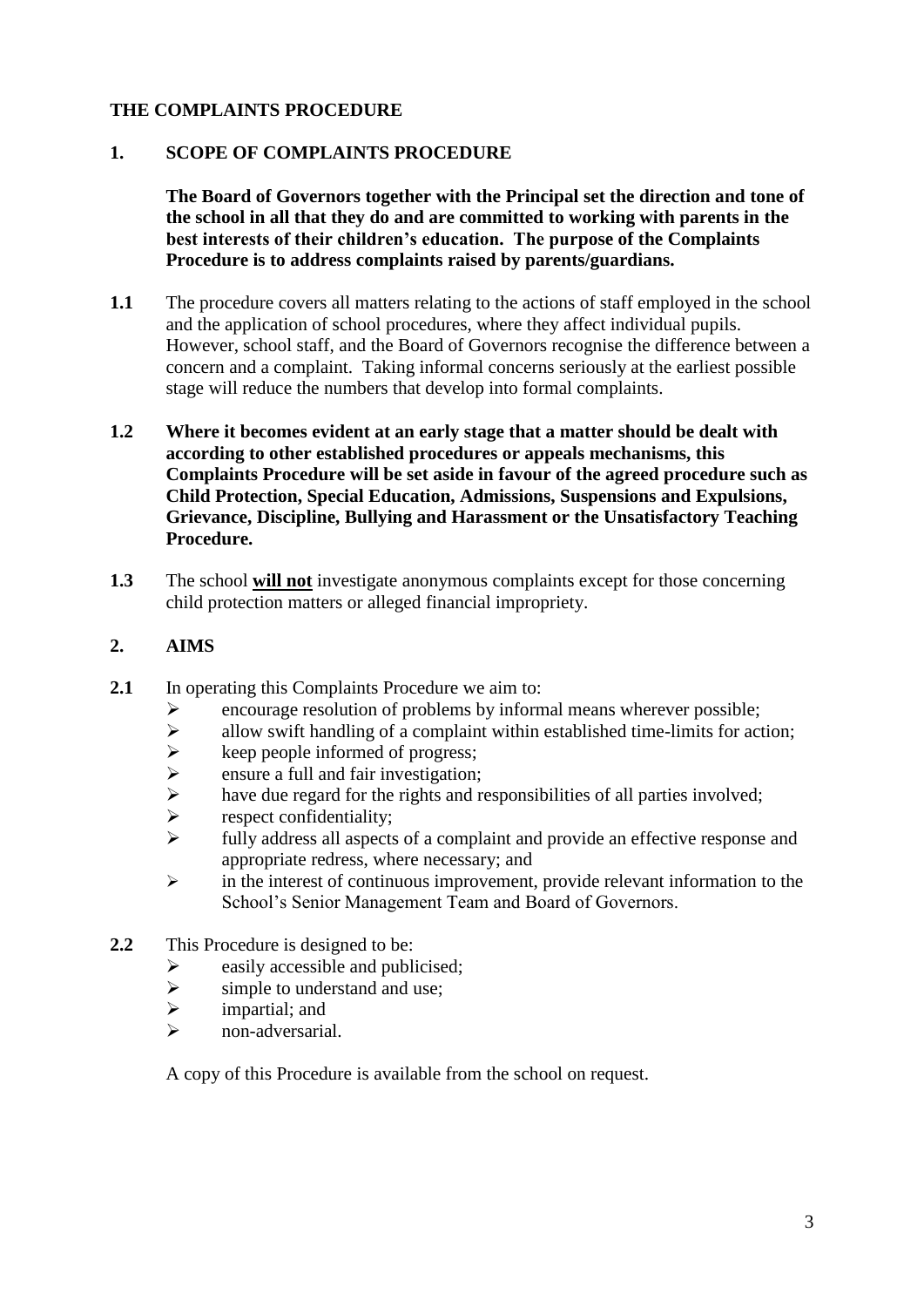# **3. WHAT TO EXPECT UNDER THIS PROCEDURE**

#### **3.1 Your rights as a person making a complaint**

In dealing with your complaint we will ensure that you receive:

- $\triangleright$  fair treatment;<br> $\triangleright$  courtesy;
- courtesy;
- $\triangleright$  a timely response;
- $\triangleright$  accurate advice;<br> $\triangleright$  espect for your
- respect for your privacy complaints will be treated as confidentially as possible allowing for the possibility that we may have to consult with other appropriate parties about your complaint; and
- $\triangleright$  reasons for our decisions.

Where the complaint is justified we will acknowledge this and address the complaint you have raised. If, after investigation, it is judged there are no grounds for your complaint, you will be advised accordingly.

#### **3.2 Your responsibilities as a person making a complaint**

In making your complaint we would expect that you:

- $\triangleright$  raise issues in a timely manner;
- treat our staff with respect and courtesy;
- $\triangleright$  treat members of the school community eg. other parents with respect and courtesy<br>provide accurate and concise information in relation to the issues you raise:
- provide accurate and concise information in relation to the issues you raise;<br>  $\triangleright$  are these procedures fully and engage with them at the appropriate levels
- use these procedures fully and engage with them at the appropriate levels.

#### **3.3 Rights of parties involved during the investigation**

The process is non-adversarial and does not provide a role for any other statutory or non-statutory body.

#### **Complainant**

Where a meeting is arranged the complainant may be accompanied by another person where it is accepted, by the Board of Governors and the Principal, that this will assist the investigation and resolution of the complaint.

#### **Staff**

Staff may seek the advice and support from their professional body or Trade Union and may also be accompanied by another person to meetings where it is accepted, by the Board of Governors and the Principal, that this will assist the investigation and resolution of the complaint.

A member of staff who is the subject of a complaint will be provided with full details of any allegations made against him/her before being required to respond to the matters raised. In many occasions this may be best achieved by providing the member of staff with a copy of the letter. However, the views of the complainant will be sought before doing so.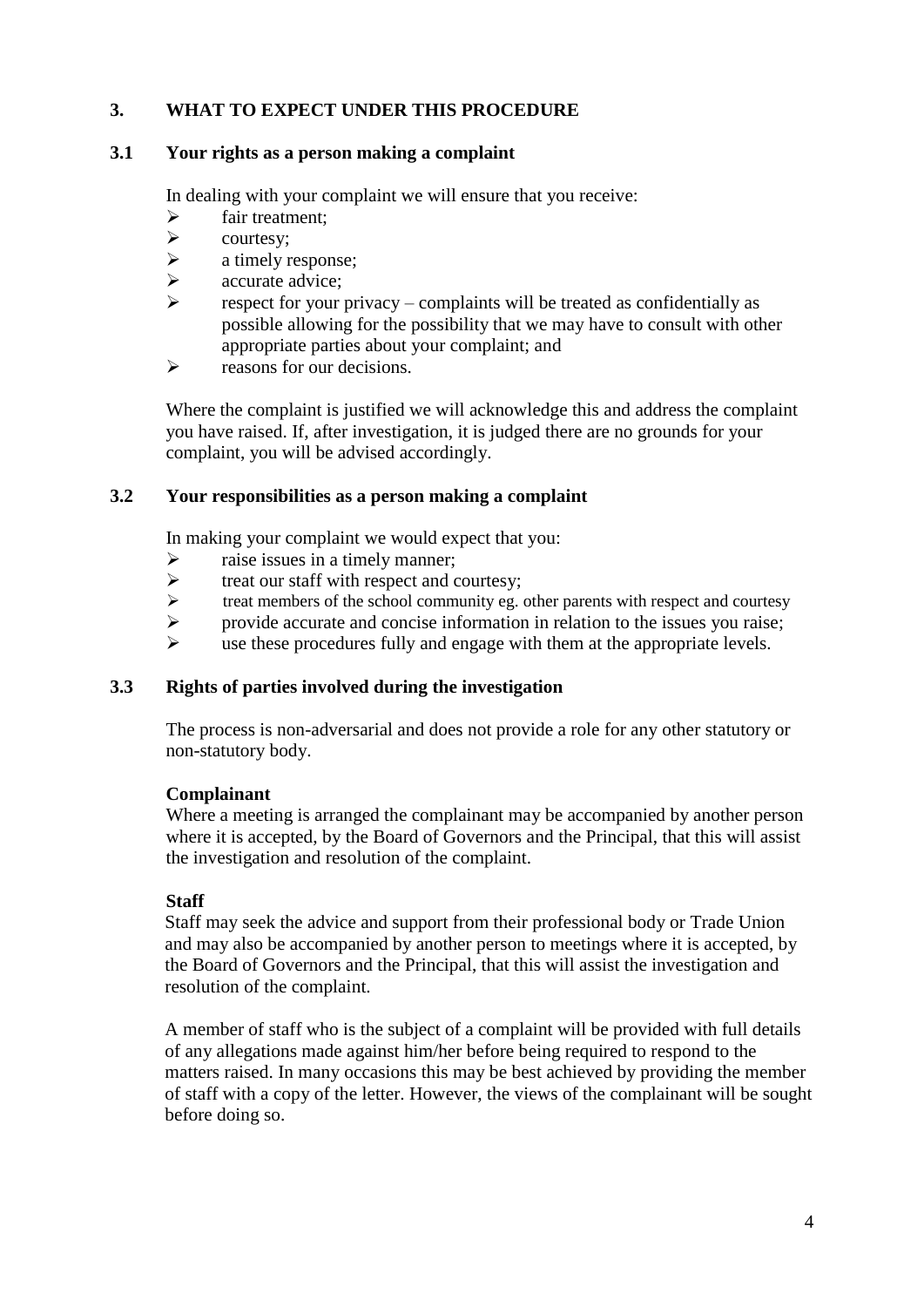# **Legal Representation**

Legal representation, or representation by a person, or persons acting in a professional capacity **is not** permitted within this Procedure.

This Procedure does not take away from the statutory rights of any of the participants.

#### **3.4 Where the complainant is a Governor**

Where the complainant is a member of the Board of Governors, s/he will play no part in the management, or appeal, of the complaint as set out in this Procedure.

#### **4. MAKING A COMPLAINT**

#### **4.1 Complaint about a Teacher (other than the Principal)**

#### **4.1.1 Informal Stage**

#### *Step 1 - Speaking with Teacher*

In the first instance, a complaint should normally be raised verbally with the teacher concerned, so that s/he may have an opportunity to address the issue(s). **Please observe the school's existing protocols for arranging and conducting such meetings and follow the school's policy with respect to access to members of staff.** 

This approach will not prevent you from choosing to enter the formal process at a later stage, if you believe that to be an appropriate course of action.

If the complaint does not relate to a teacher in the nursery, it should be referred to the Principal.

#### *Step 2 - Speaking with the Principal*

If your complaint remains unresolved following Step 1, you should arrange a meeting with the Principal to discuss the issue(s). In some circumstances the Principal may not be able to deal effectively with your complaint immediately, and s/he may require some time to investigate and respond. If further time is required you will be informed of the timescale and the likely date by which the Principal will respond.

# **4.1.2 Formal Stage**

#### *Step 3 - Writing to the Principal*

Sometimes it will not be possible for you to have your complaint resolved through the informal processes proposed at Steps 1 and 2, or indeed it might be more appropriate to initiate the procedures at Step 3. You should write to the Principal, and state the grounds for your complaint, as concisely as possible, addressing specifically the issue(s) that are of concern to you.

You will receive a written acknowledgement of your letter within ten working days. This will confirm that your letter has been received, and either:

- $\triangleright$  provide a response to the issue(s) you raised; or
- $\triangleright$  state that your complaint is being investigated and indicate when you can expect a response to be issued (normally a maximum of 20 working days from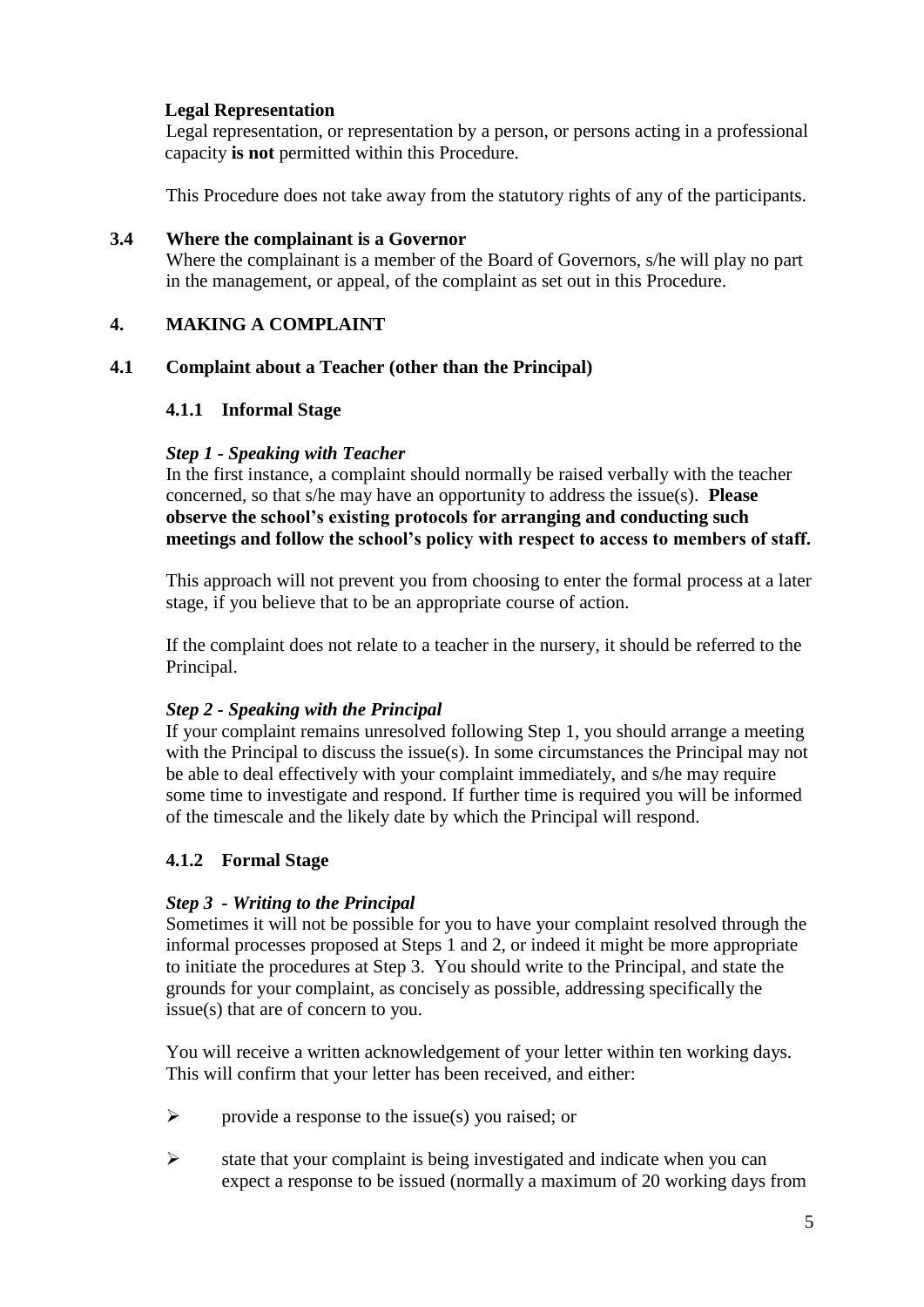the date on which your letter was received). The investigation may require you to meet the Principal and due notification will be given of such meetings. The Principal may also talk to the parties relevant to the complaint.

#### *Step 4 - Writing to Chairperson of the Board of Governors*

If you believe that your complaint has not been dealt with in a satisfactory manner following the completion of Steps 1, 2 and 3, you should write to the Chairperson of the Board of Governors, including, if applicable, copies of the original correspondence relating to Step 3. The Chairperson will be responsible for referring your complaint to a Complaints Sub-Committee of the Board of Governors, which will investigate and respond to your complaint. The Complaints Sub-Committee will have a minimum of three voting members.

Your written complaint should be as concise as possible and address specifically the issue(s) that are of concern to you. You will receive a written acknowledgement of your letter within ten working days. This will confirm that your letter has been received, and either:

- $\triangleright$  provide a response to the issue(s) you raised; or
- $\triangleright$  state that your complaint is being fully investigated and indicate when you can expect a response to be issued (normally a maximum of 25 working days from the date on which your written complaint was received).

The investigation may require you to meet the Complaints Sub-Committee of the Board of Governors and due notification will be given of such meetings. The Complaints Sub-Committee of the Board of Governors may also talk to the parties relevant to the complaint.

# *Step 5 - Appeals Process*

If you are dissatisfied with the decision of the Sub-Committee of the Board of Governors, you may appeal the decision to the Chairperson of the Board of Governors. This procedure is outlined in **Annex 1 on Page 14.**

#### *Step 6 – NIPSO*

If you remain dissatisfied with the decision of the Appeals process you can refer the matter to the office of the Northern Ireland Public Services Ombudsman (NIPSO). **See Annex 2 on Page 15**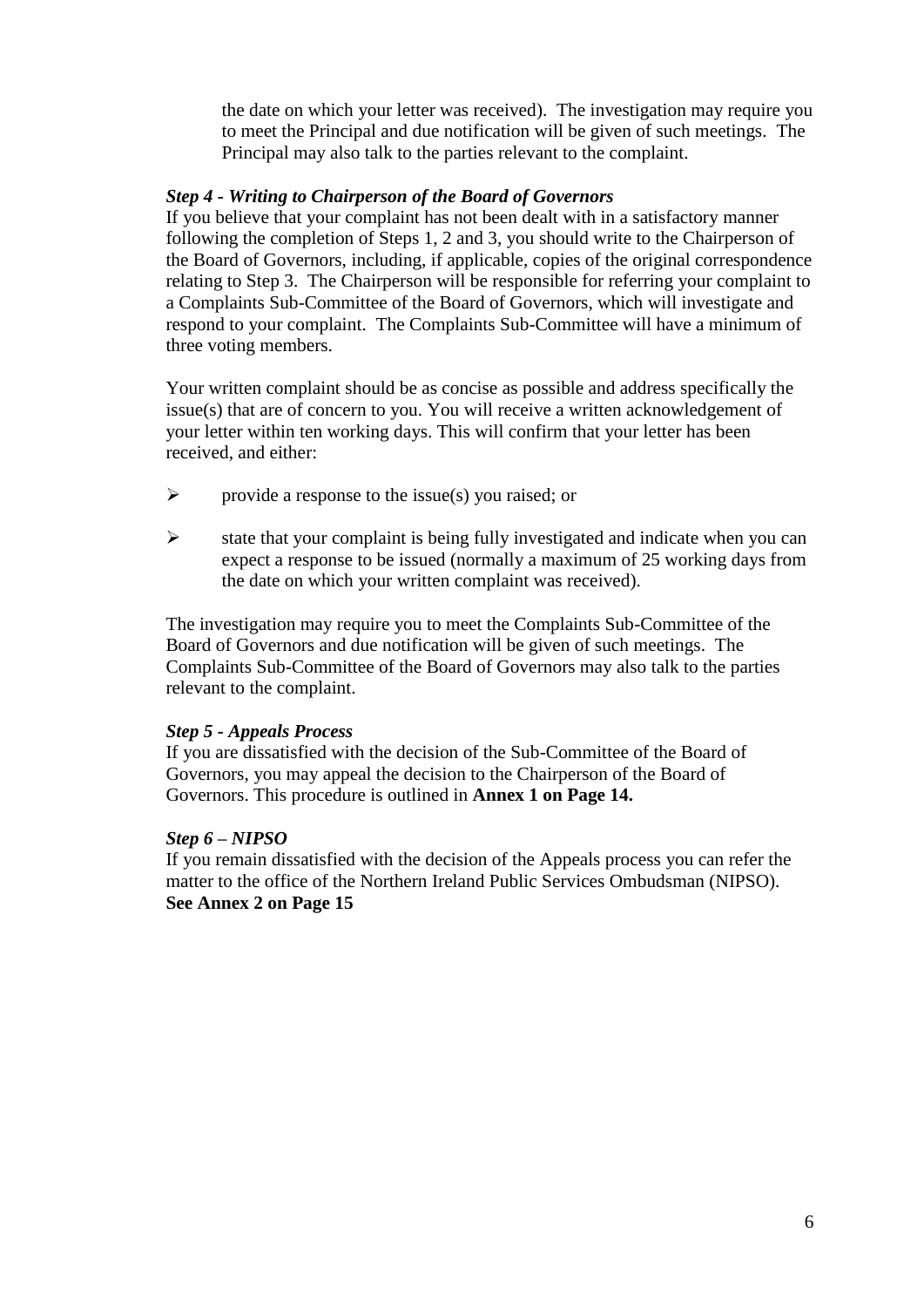Making a complaint about a Teacher (other than the Principal) **(with timescales for responses).**

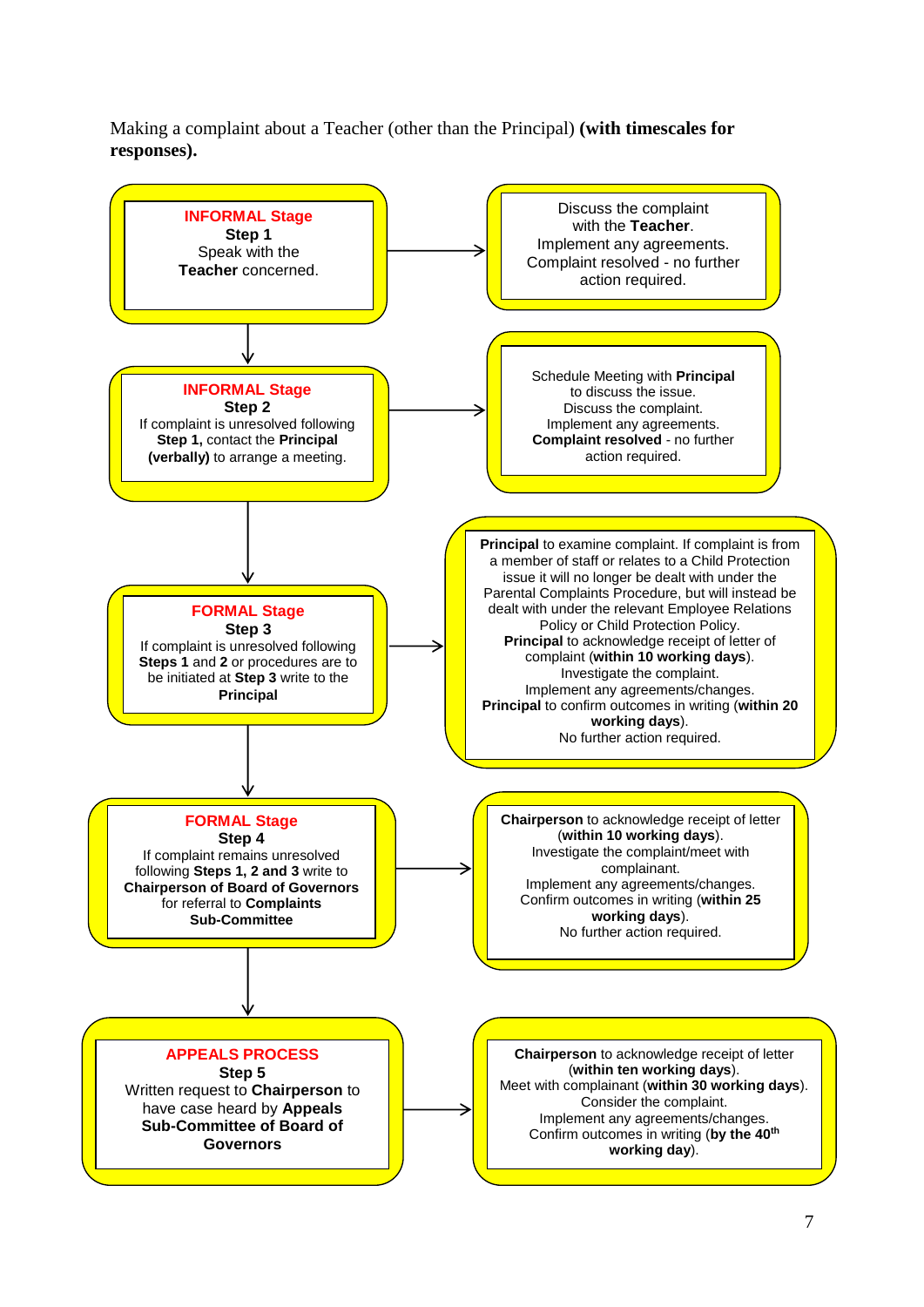# **4.2 Complaint about a member of the School's Support Staff**

# **4.2.1 Informal stage**

# *Step 1 - Raising verbally with the Principal*

A complaint concerning a member of the school's support staff should be raised verbally with the Principal. A meeting should be arranged with the Principal to discuss the issue(s). In some circumstances, the Principal may not be able to deal effectively with your complaint immediately and s/he may require some time to investigate and respond. If further time is required, you will be informed of the timescale and the likely date by which the Principal will respond.

# **4.2.2 Formal Stage**

# *Step 2 - Writing to the Principal*

Sometimes it will not be possible for you to have your complaint resolved through the informal processes proposed at Step 1 or it might be more appropriate to initiate the procedures formally. You should write to the Principal, and state the grounds for your complaint as concisely as possible addressing specifically the issue(s) that are of concern to you.

You will receive a written acknowledgement of your letter within ten working days. This will confirm that your letter has been received, and either:

- $\triangleright$  provide a response to the issue(s) you raised; or
- $\triangleright$  state that your complaint is being investigated and indicate when you can expect a response to be issued (normally a maximum of 20 working days from the date on which your letter was received). The investigation may require you to meet the Principal and due notification will be given of such meetings. The Principal may also talk to the parties relevant to the complaint.

# *Step 3 - Writing to Chairperson of the Board of Governors*

If you believe that your complaint has not been dealt with in a satisfactory manner following the completion of Steps 1, and 2 you should write to the Chairperson of the Board of Governors, including, if applicable, copies of the original correspondence relating to Step 2. The Chairperson will be responsible for referring your complaint to a Complaints Sub-Committee of the Board of Governors, which will investigate and respond to your complaint. The Complaints Sub-Committee will have a minimum of three voting members.

Your written complaint should be as concise as possible and address specifically the issue(s) that are of concern to you. You will receive a written acknowledgement of your letter within ten working days. This will confirm that your letter has been received, and either:

- $\triangleright$  provide a response to the issue(s) you raised; or
- $\triangleright$  state that your complaint is being fully investigated and indicate when you can expect a response to be issued (normally a maximum of 25 working days from the date on which your written complaint was received).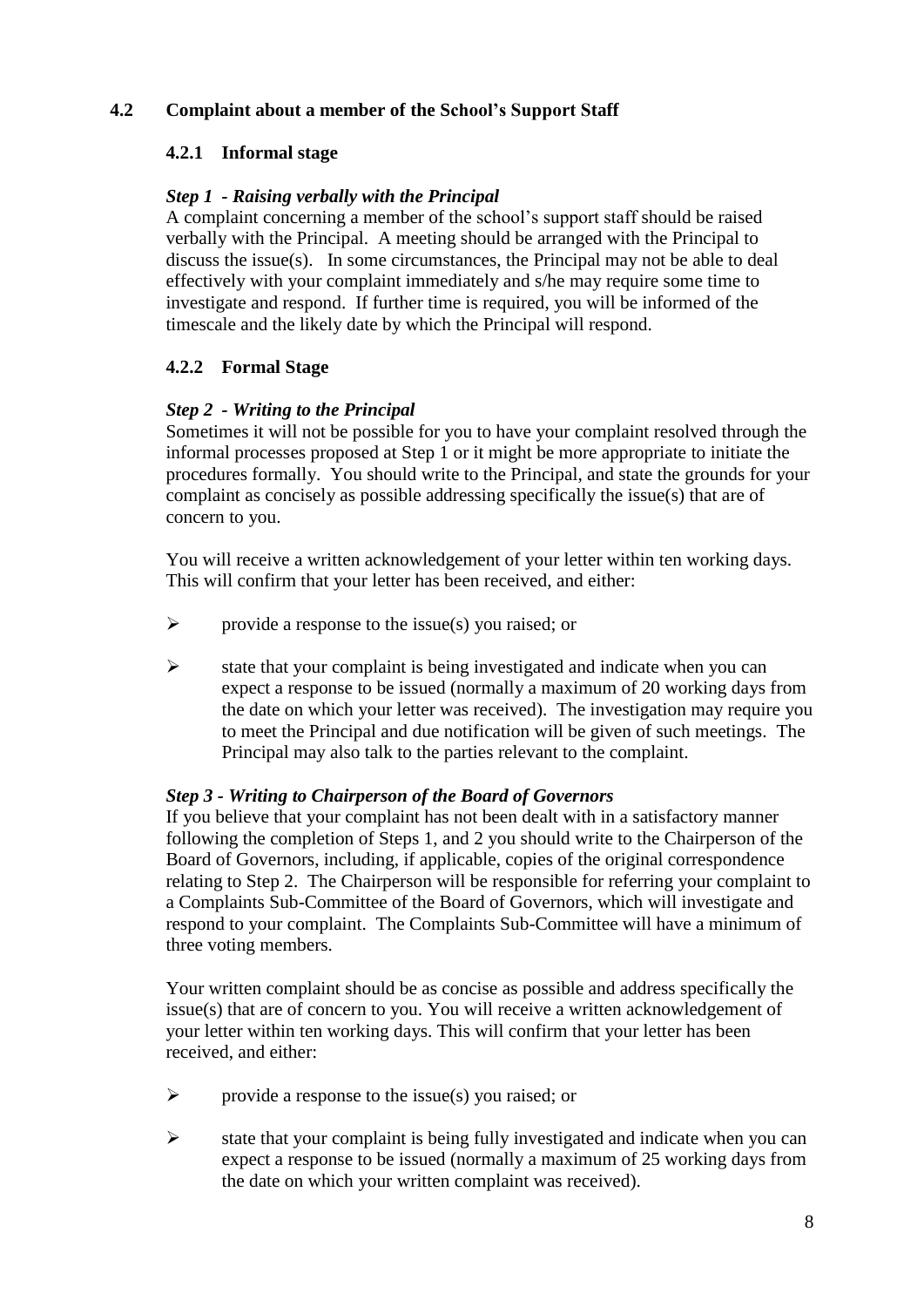The investigation may require you to meet the Complaints Sub-Committee of the Board of Governors and due notification will be given of such meetings. The Complaints Sub-Committee of the Board of Governors may also talk to the parties relevant to the complaint.

# *Step 4 - Appeals Process*

If you are dissatisfied with the decision of the Sub-Committee of the Board of Governors, you may appeal the decision to the Chairperson of the Board of Governors. This procedure is outlined in **Annex 1 on Page 14**.

#### *Step 5 – NIPSO*

If you remain dissatisfied with the decision of the Appeals process you can refer the matter to the office of the Northern Ireland Public Services Ombudsman (NIPSO). **See Annex 2 on Page 15**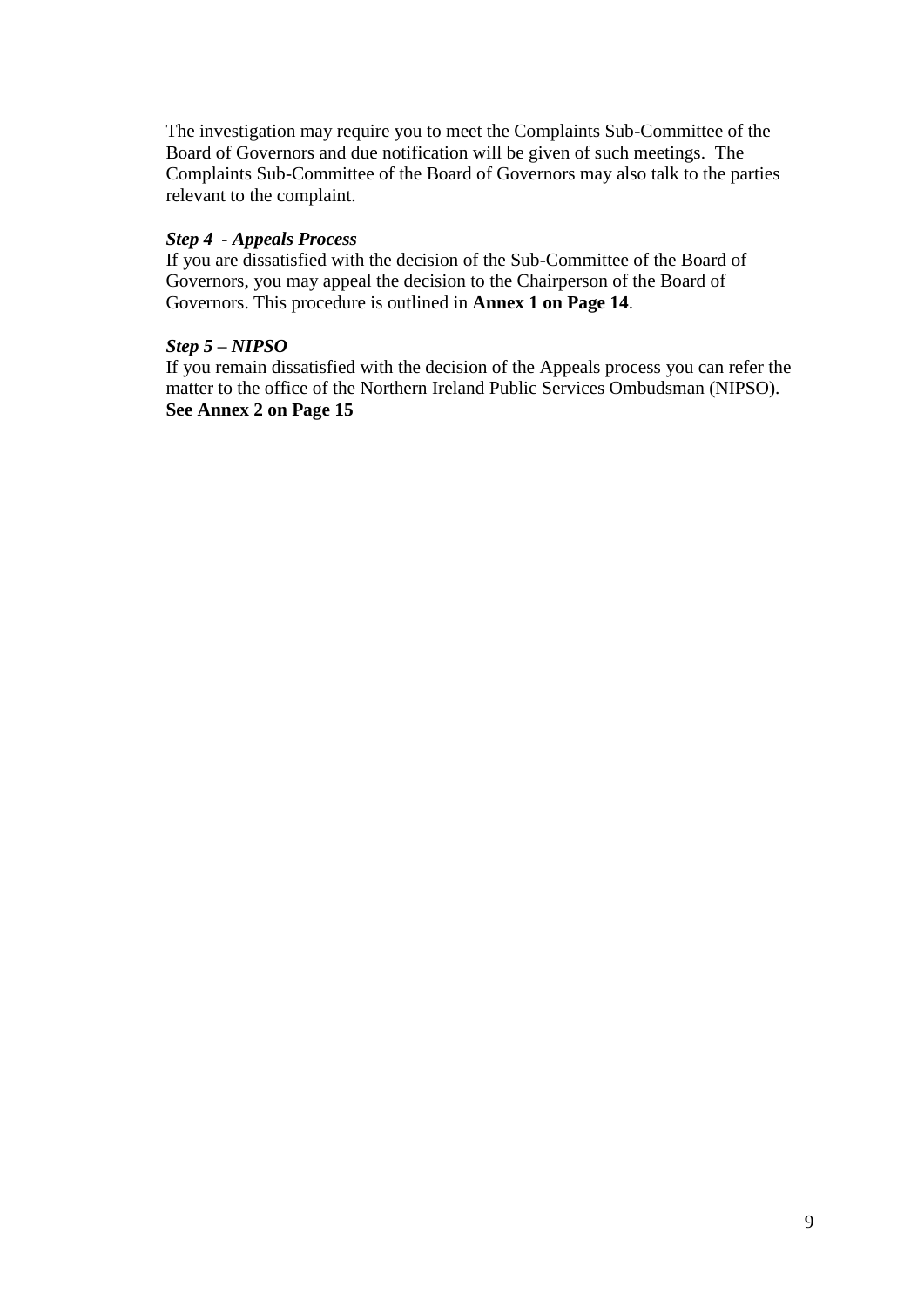Making a complaint about a member of the school's support staff **(with timescales for responses).**

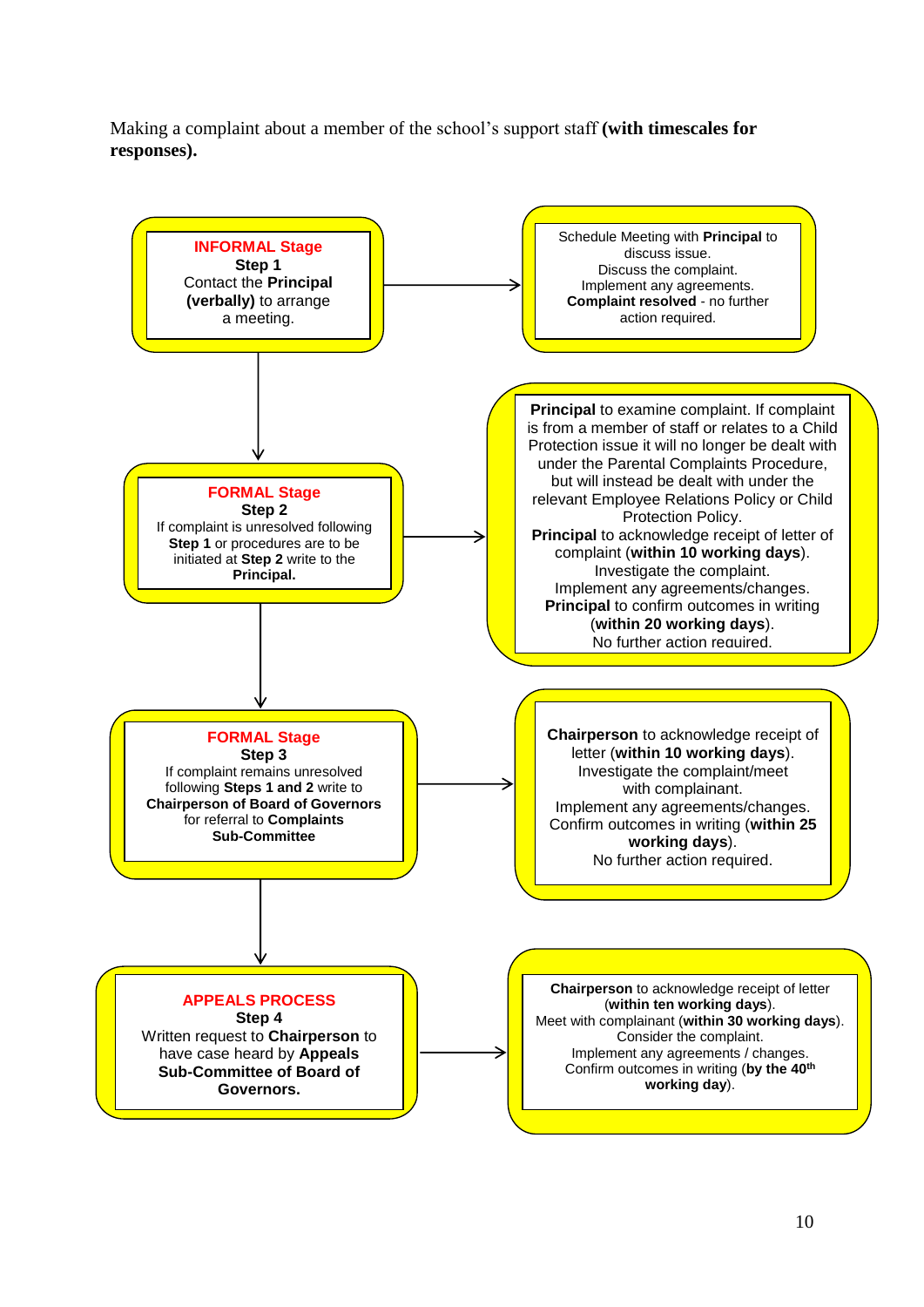# **4.3 Complaint about the Principal**

**Where a complaint relates to the Principal the matter will be dealt with formally by the Board of Governors.**

# **4.3.1 Formal Stage**

# *Step 1 - Writing to Chairperson of the Board of Governors*

Where a complaint relates to the Principal you should write to the Chair of the Board of Governors, stating the grounds for your complaint as concisely as possible. The Chairperson will be responsible for referring your complaint to a Complaints Sub-Committee of the Board of Governors, which will investigate and respond to your complaint. The Complaints Sub-Committee will have a minimum of three voting members. You will receive a written acknowledgement of your letter within ten working days. This will confirm that your letter has been received, and either:

- $\triangleright$  provide a response to the issue(s) you raised; or
- $\triangleright$  state that your complaint is being fully investigated and indicate when you can expect a response to be issued (normally a maximum of 25 working days from the date on which your written complaint was received).

# *Step 2 - Appeals Process*

If you are dissatisfied with the decision of the Sub-Committee of the Board of Governors, you may appeal the decision to the Chairperson of the Board of Governors. This procedure is outlined in **Annex 1 on page 14.**

# *Step 3 – NIPSO*

If you remain dissatisfied with the decision of the Appeals process you can refer the matter to the office of the Northern Ireland Public Services Ombudsman (NIPSO). **See Annex 2 on Page 15**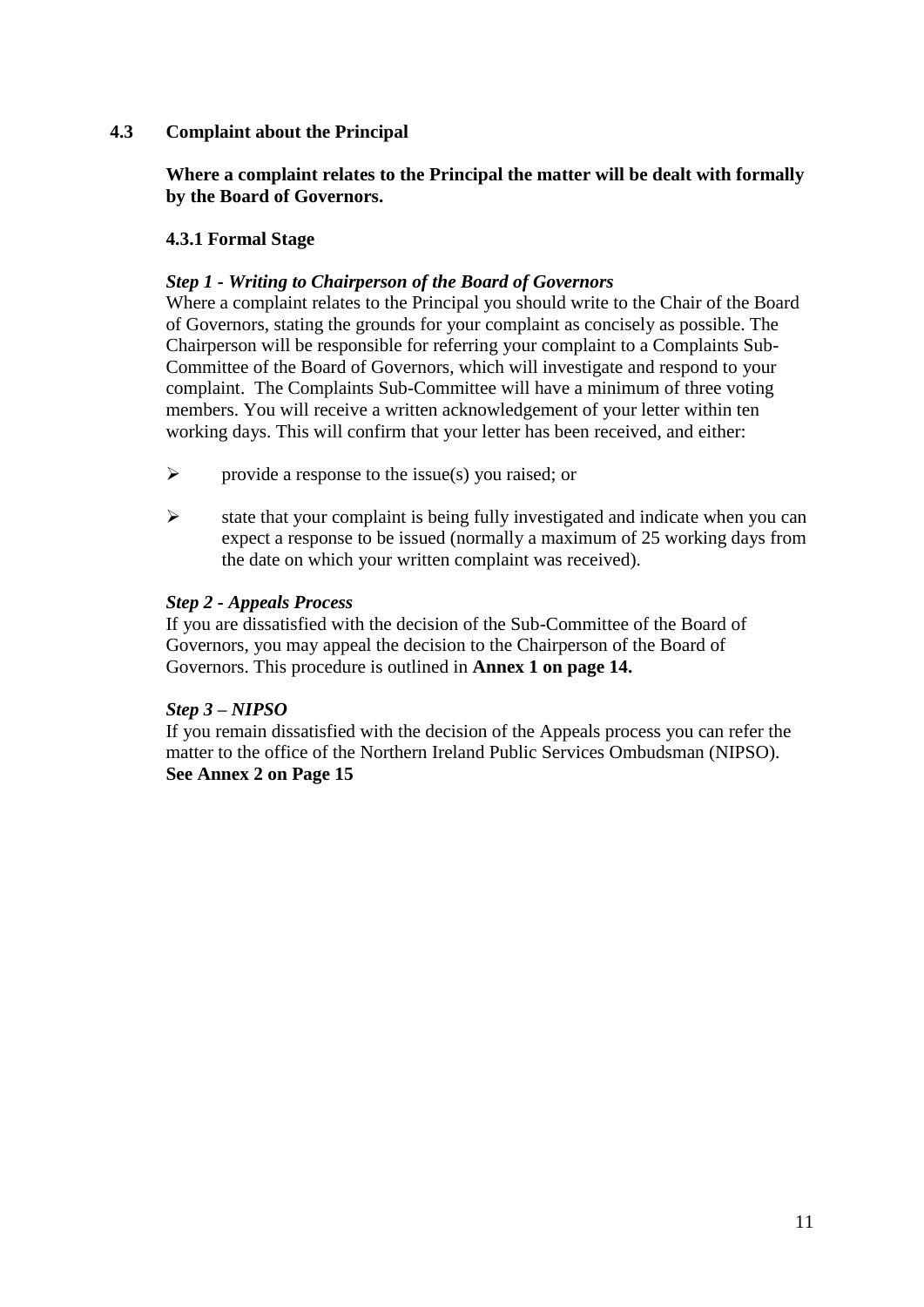Making a complaint about the Principal **(with timescales for responses).**

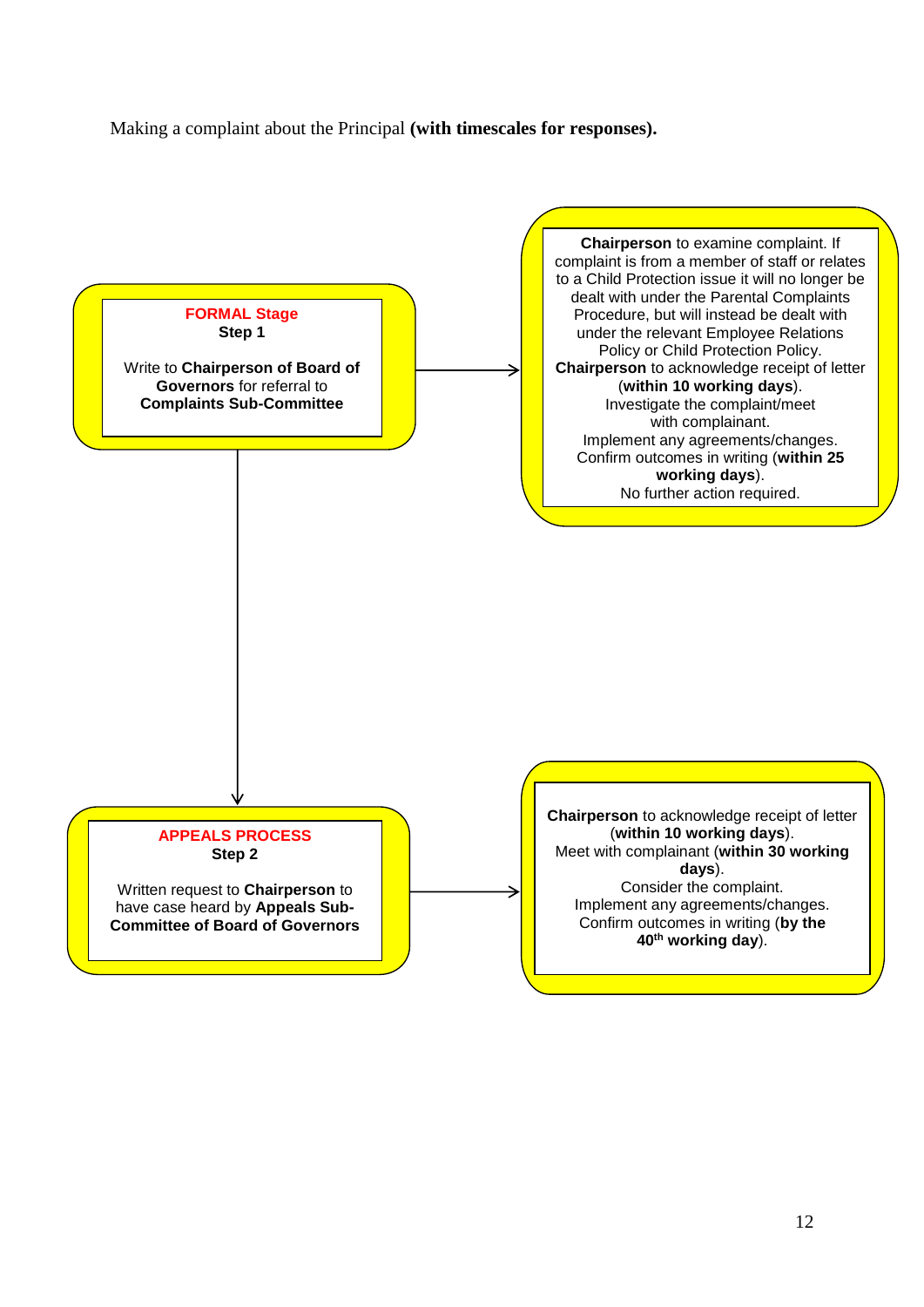# **5. RECORD KEEPING**

The Principal and Chairperson of the Board of Governors will maintain a record of all correspondence, conversations and meetings, concerning your complaint. These records will be held confidentially in the school and will be kept apart from pupil records. All such records will be destroyed **three years after the date of the last correspondence on the issue**.

#### **6. FRIVOLOUS OR VEXATIOUS COMPLAINTS**

Where the Board of Governors considers the actions of a parent/group of parents to constitute a frivolous or vexatious complaint, it will seek advice from the relevant employing authority in order to protect staff from further such actions.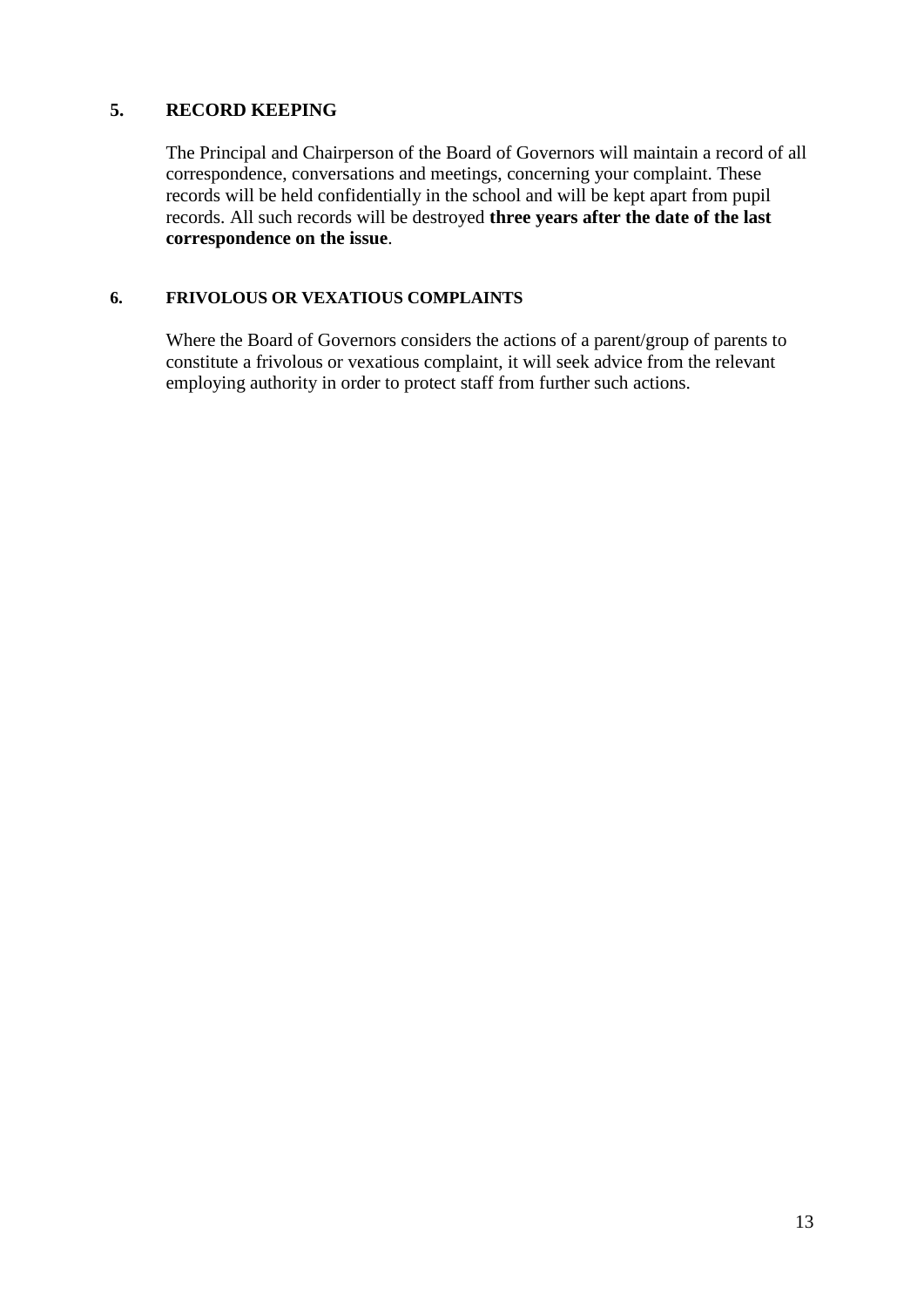# **ANNEX I**

#### **APPEALS PROCESS – APPEALS SUB-COMMITTEE OF THE BOARD OF GOVERNORS**

If you are dissatisfied with the decision of the Sub-Committee of the Board of Governors, you may write to the Chairperson of the Board of Governors within ten working days of receiving written feedback from the Complaints Sub-Committee, appealing their decision. Your written request should be as concise as possible and set out specifically the grounds for your appeal.

The Chairperson will be responsible for establishing an Appeals Sub-Committee comprising of at least three members of the Board of Governors who were not involved in the original investigation. You will be invited to a meeting of the Appeals Sub-Committee where your appeal will be heard.

You will receive a written acknowledgement of your letter within ten working days. This will confirm that your letter has been received and provide you with the date and time of the meeting with the Appeals Sub-Committee at which you will have an opportunity to explain the grounds for your appeal. This meeting will normally take place within 30 working days of your appeal request having been received.

Within ten working days of this meeting, you should expect a final written response. This will indicate the Governors' findings, their recommendations and the reasons supporting their decisions.